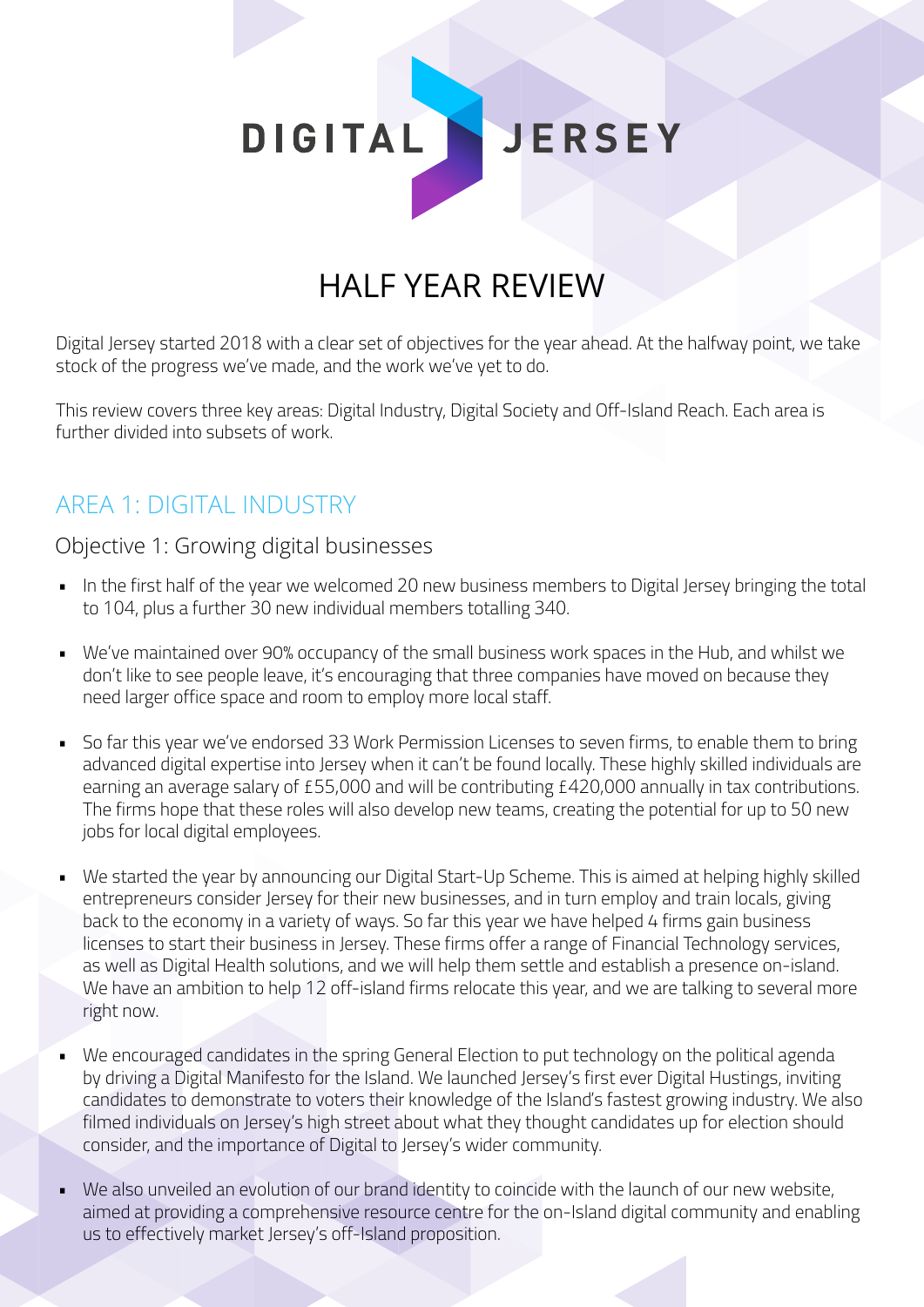### Objective 2: Target digital industry sectors – IoT, Fintech, Digital Health

#### IoT

- We've helped drone technology experts to forecast Jersey's weather. Data from innovative new drone-led technology being tested in Jersey could deliver benefits for all Islanders, as well as providing a rich data source for Internet of Things companies. In the future we hope this could be a valuable addition to our ambition to be the first whole-country Sandbox testing environment.
- We collaborated with JT to trial a new network in Jersey. The telco has worked with Sony Semiconductor Solutions Corporation and Sony Europe Limited to test the Island's second LPWA network – a Low-Power, Wide-Area Network that allows devices to connect to the internet and complements JT's 3G and 4G cellular connectivity.
- Our hugely successful IoT event proved pivotal in raising awareness of the Island's unique proposition. Dr Clive Poole, Teaching Fellow at UCL, partners of Digital Jersey, said of the event: 'We believe Jersey has the potential to become a unique testbed for future communications technologies, architectures and systems and events like this are an important part of raising public awareness and drawing in interested parties from around the world.'
- Smart Cities expert Joe Dignan was appointed Special Adviser to Digital Jersey. Joe recently flew the flag for Jersey at the Smart Island World Congress in Mallorca. He is the founder of Kintechi Ltd, focusing on delivering digital transformation at a local, regional and national level and an expert on global Smart City Boards, including the World Bank Smart City Expert Framework.

#### Finance

- Jersey has been gaining strong awareness globally after we signed an MoU with the world's largest cryptocurrency exchange, Binance. The story was shared around the world with coverage seen across the UK, Europe, US, Canada, Russia, China, Japan, Singapore, Indonesia and more. It generated nearly 600 pieces of coverage across major and specialist news publications, blogs and social media in just 10 days.
- We continued our focus on Artificial Intelligence, working with Jersey Finance. Our CEO, Tony Moretta spoke at a Fintech Breakfast Seminar on a panel discussion about AI.
- We supported the JFSC, government and Jersey Finance by taking part in the Digital Assets Working Group with a focus on cryptocurrencies. A key output of this has been Jersey's new ICO guidelines which were published in July.

#### Health

- Digital Jersey appointed Andrew Frith as Digital Health Special Adviser to help develop the sector in the Island. Andrew, a seasoned information and technology professional in the health and social care sector, was fundamental to the development of the Island's Digital Health Strategy.
- We helped local startup Soulgenic with their plans to launch a global wellness platform. Soulgenic's digital business, and its associated St Helier club, is creating 40 new jobs and working with local suppliers to launch a unique and immersive online global wellness platform.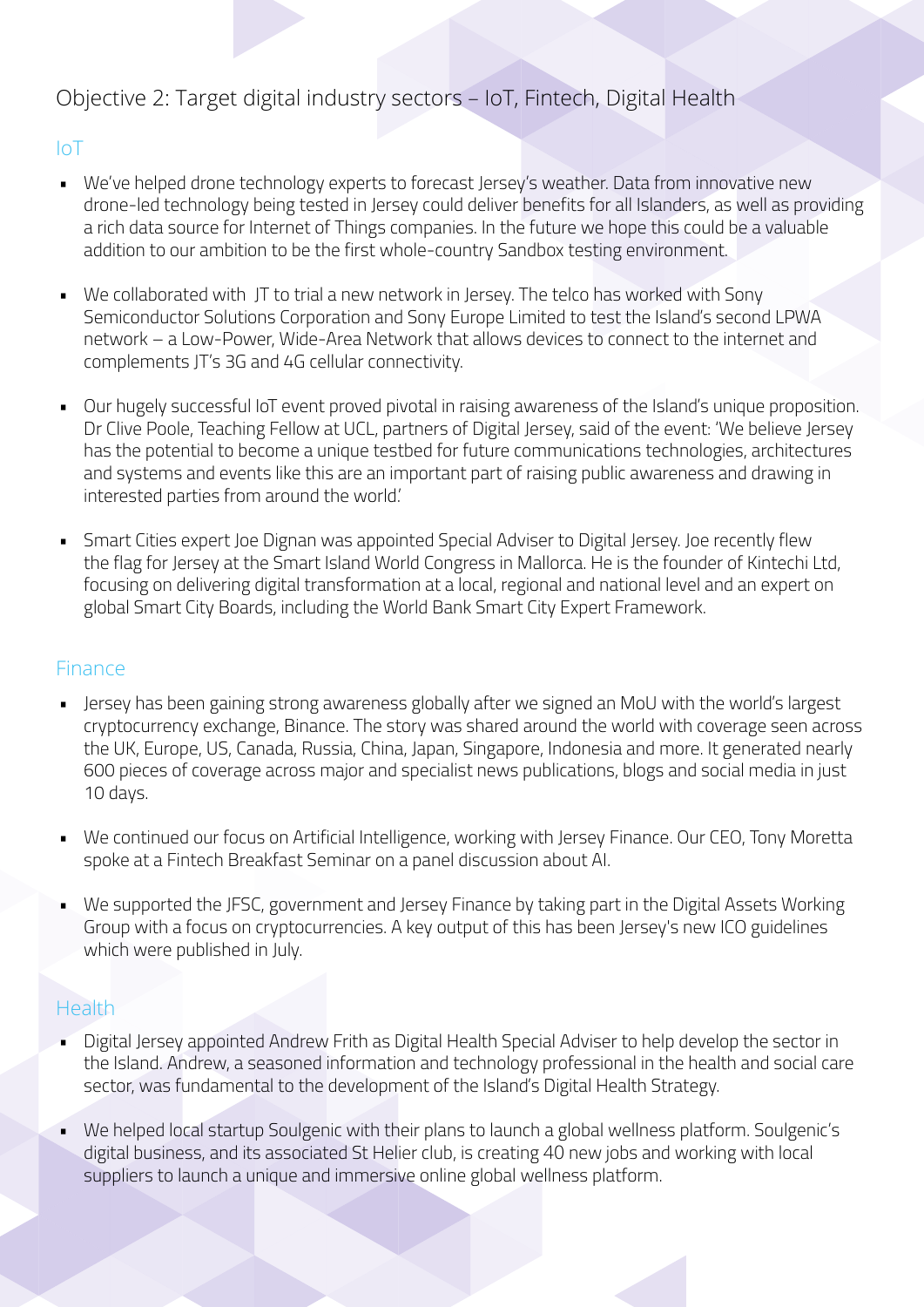## AREA 2: DIGITAL SOCIETY

Working alongside the University of Exeter, local industry and government, we have been assessing the current provision of digital skills training in Jersey. This resulted in the launch of a Digital Skills Strategy at an event in which Exeter University and Tony led talks with over 100 attendees from government, industry & education. This strategy will enable the creation of a new Digital Skills Academy for Jersey and provide the opportunity for students to learn digital subjects across all school years.

We have hosted and organised a large number of workshops and skills events so far this year, with around 3000 attendees overall. These include:

- The third Digital Marketing Course where 27 students graduated and it was our largest group so far, run by recent digital business relocation, Target Internet.
- 15 students successfully completed our 7th Coding Course during which they produced a GDPR app for the Data Commissioner.
- Our 'Facebook Advertising for your Business' event helped firms get to grips with optimising Facebook advertising for their business.
- The LinkedIn Marketing for your Digital Business course enabled firms to build connections and network using this powerful business-focused platform.
- We staged a significant number of Data Protection Information events in the Hub attended by a considerable number of people ahead of the introduction of GDPR. These included both member-run and Digital Jersey-run session.
- Experienced trainers, funded and taught by Google, came to Jersey to offer six valuable Google Digital Garage workshops for local businesses and entrepreneurs.
- We invited the Island's media to the Digital Jersey Hub to meet the tech community. This 'Meet The Media' event showcase the sector to journalists, and created a new networking opportunity which in turn enabled fresh news coverage.
- Our Special Adviser Dave Birch explained the concept of ICOs and tokens at our 'Why ICOs & Tokens Are Not Crazy' seminar. He spoke about why the digital coupons that underpin Bitcoin could be the future of money, and why they could be big business for Jersey.
- We hosted a 'Procurement Techniques for Your Digital Business' session, run jointly by Digital Jersey and the States of Jersey's procurement team. It helped local technology suppliers understand how to strengthen techniques for a compelling proposal when pitching to government.
- Also, in the first half of the year, we gave talks at a number of schools including the Beaulieu Careers Fayre, launched the Digital Skills Partnership and Digital Curriculum and Strategy Partnership with Skills Jersey, placed six A-Level students with digital businesses as part of a Digital Work Shadow Scheme, and Digital Jersey hosted three Trident students.